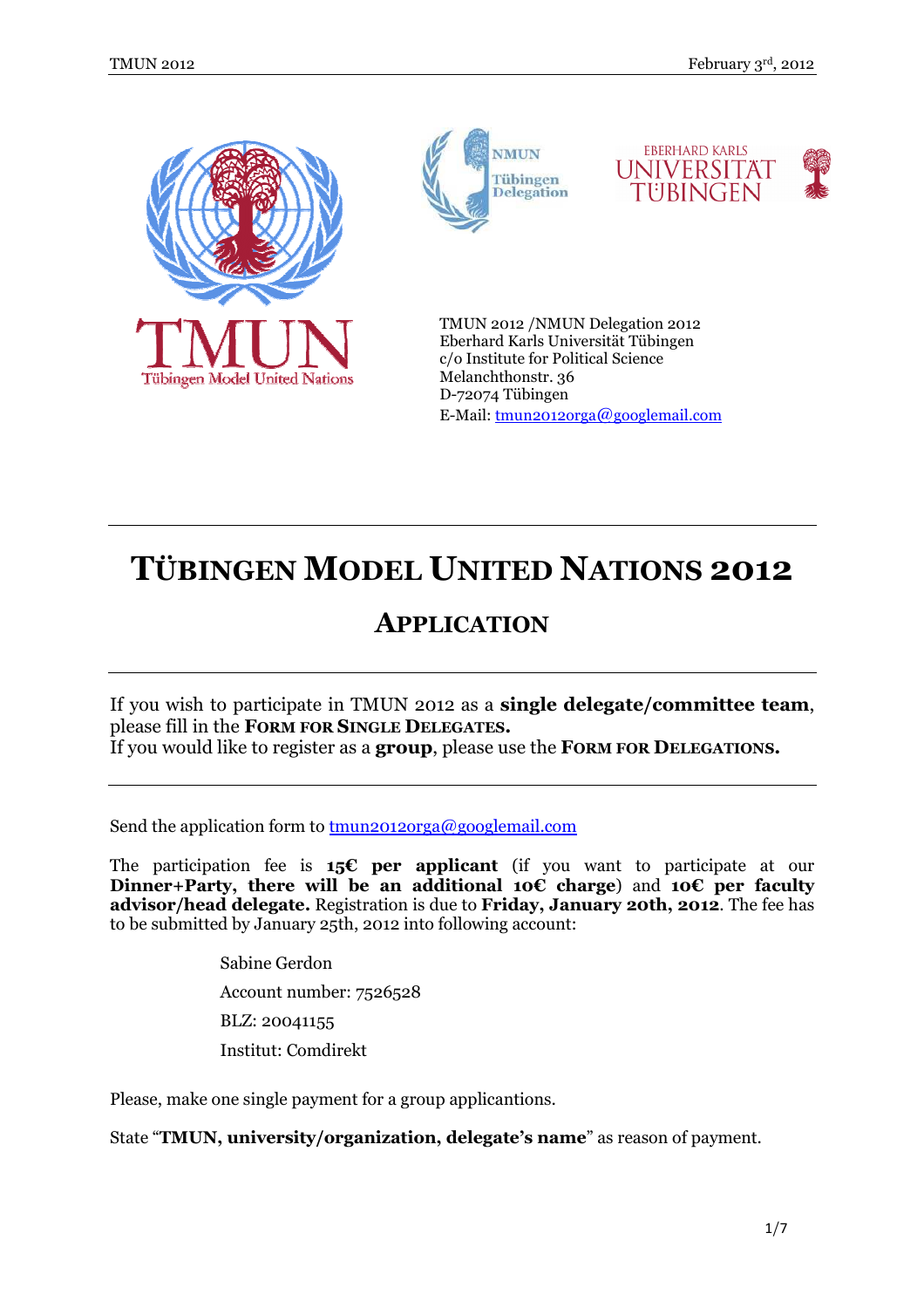## **I.)APPLICATION FORM FOR SINGLE DELEGATES**

| Name                                 |  |
|--------------------------------------|--|
| Name of your university/organization |  |
| E-mail address                       |  |
| Contact number                       |  |

Do you attend TMUN as a single delegate or with a committee partner?

 $\Box$  Single delegate

 $\Box$  Committee partner with:

| Name                                 |  |
|--------------------------------------|--|
| Name of your university/organization |  |
| E-mail address                       |  |
| Contact number                       |  |

Please list five country preferences for the General Assembly Plenary, countries can be chosen freely.

If you want to participate in the Security Council please state **additionally** three country preferences (Security Council will be the 2012 SC).

| First country preference GA  |  |
|------------------------------|--|
| Second country preference GA |  |
| Third country preference GA  |  |
| First country preference SC  |  |
| Second country preference SC |  |
| Third country preference SC  |  |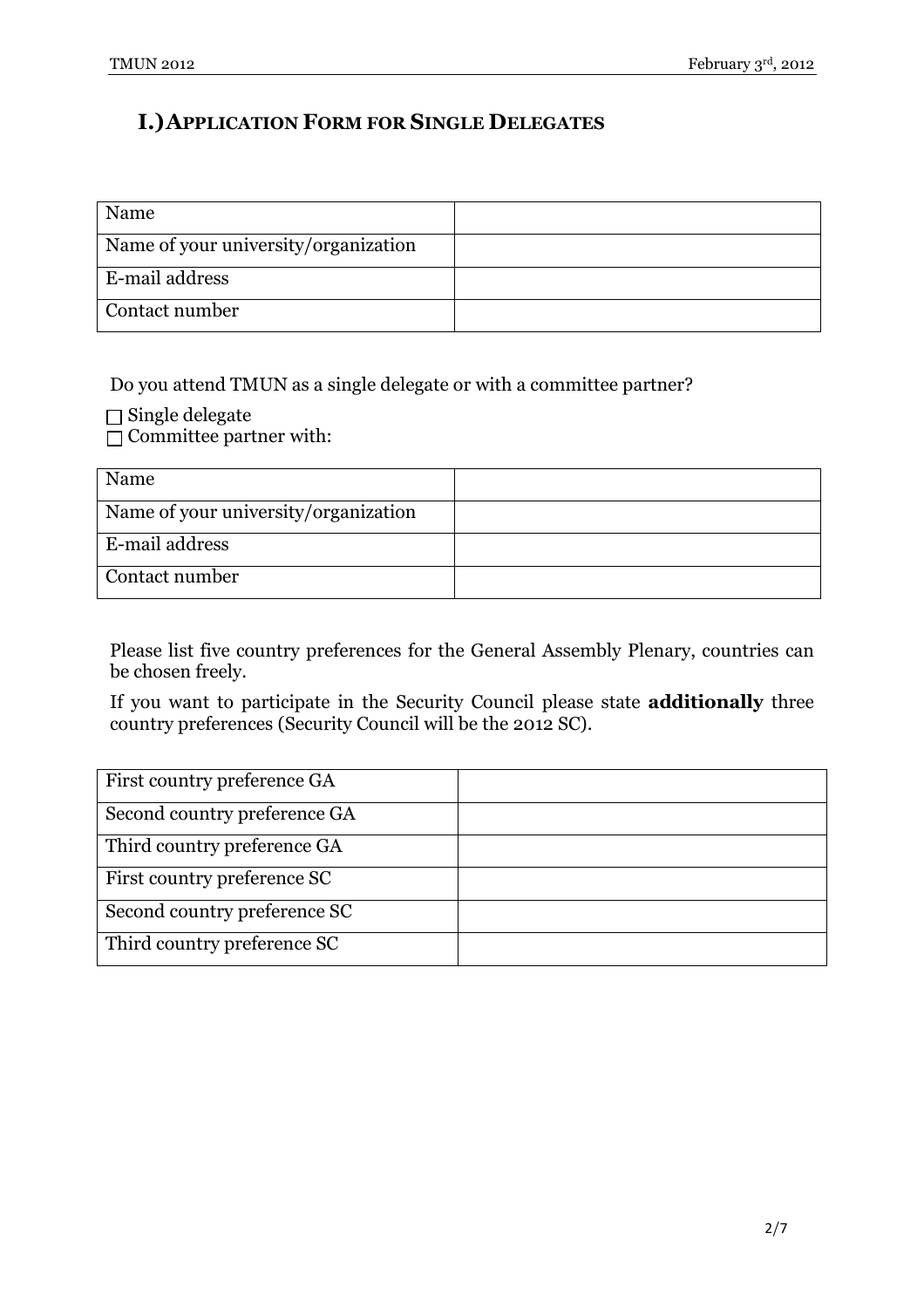### **II.) APPLICATION FORM FOR DELEGATIONS**

| Name of your university/organization |  |
|--------------------------------------|--|

#### **Contact information faculty advisor**

| Name                  |  |
|-----------------------|--|
| <b>E-mail address</b> |  |
| Contact number        |  |

#### **Contact information head delegate**

| Name                  |  |
|-----------------------|--|
| <b>E-mail address</b> |  |
| Contact number        |  |

If any **further delegation members** (additional faculty advisors or head delegates) are going to accompany you at TMUN, but will not take part in the simulation, please list below.

| Name | Function |
|------|----------|
|      |          |
|      |          |
|      |          |
|      |          |
|      |          |

See next page.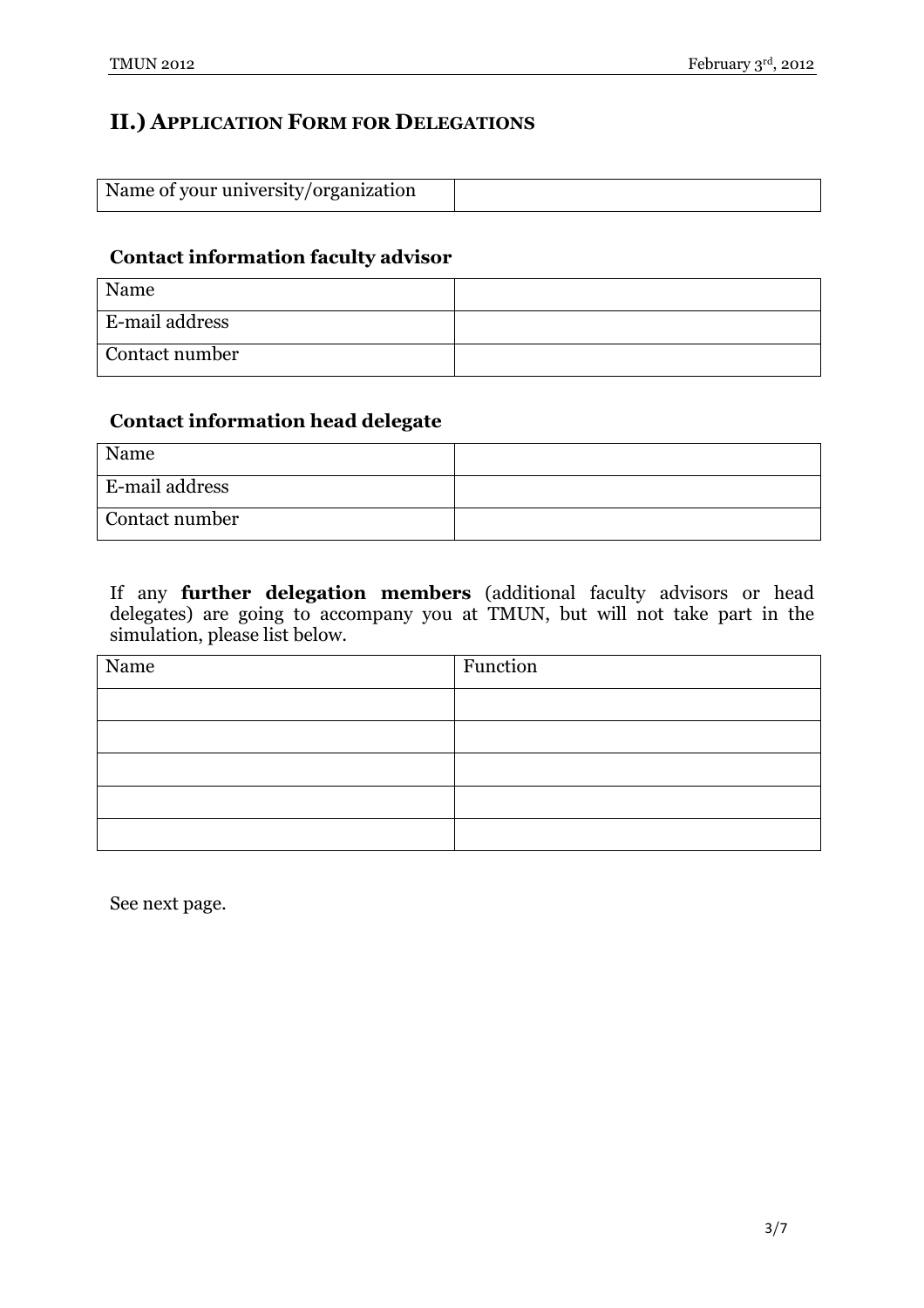Please list all delegates attending TMUN 2012 in the section below.

Please mark whether the delegate wants to participate as a single delegate or with a committee partner.

Every participating delegate has to submit three country preferences for the General Assembly Plenary and/or the Security Council.

| Delegate's full<br>name | single delegate/<br>committee partner | country<br>preferences<br>General<br>Assembly | country preferences<br><b>Security Council</b> |
|-------------------------|---------------------------------------|-----------------------------------------------|------------------------------------------------|
| $\mathbf{1}$            | Single delegate                       | 1.                                            | 1.                                             |
|                         | Committee partner                     | 2.                                            | 2.                                             |
|                         | (Name)                                | 3.                                            | 3.                                             |
| $\overline{2}$          | Single delegate                       | 1.                                            | 1.                                             |
|                         | Committee partner                     | 2.                                            | 2.                                             |
|                         | (Name)                                | 3.                                            | 3.                                             |
| 3                       | Single delegate                       | 1.                                            | 1.                                             |
|                         | Committee partner                     | 2.                                            | 2.                                             |
|                         | (Name)                                | 3.                                            | 3.                                             |
| $\overline{4}$          | Single delegate                       | 1.                                            | 1.                                             |
|                         | Committee partner                     | 2.                                            | 2.                                             |
|                         | (Name)                                | 3.                                            | 3.                                             |
| 5                       | Single delegate                       | 1.                                            | 1.                                             |
|                         | Committee partner                     | 2.                                            | 2.                                             |
|                         | (Name)                                | 3.                                            | 3.                                             |
| 6                       | Single delegate                       | 1.                                            | 1.                                             |
|                         | Committee partner                     | 2.                                            | 2.                                             |
|                         | (Name)                                | 3.                                            | 3.                                             |
| 7                       | Single delegate                       | 1.                                            | 1.                                             |
|                         | Committee partner                     | 2.                                            | 2.                                             |
|                         | (Name)                                | 3.                                            | 3.                                             |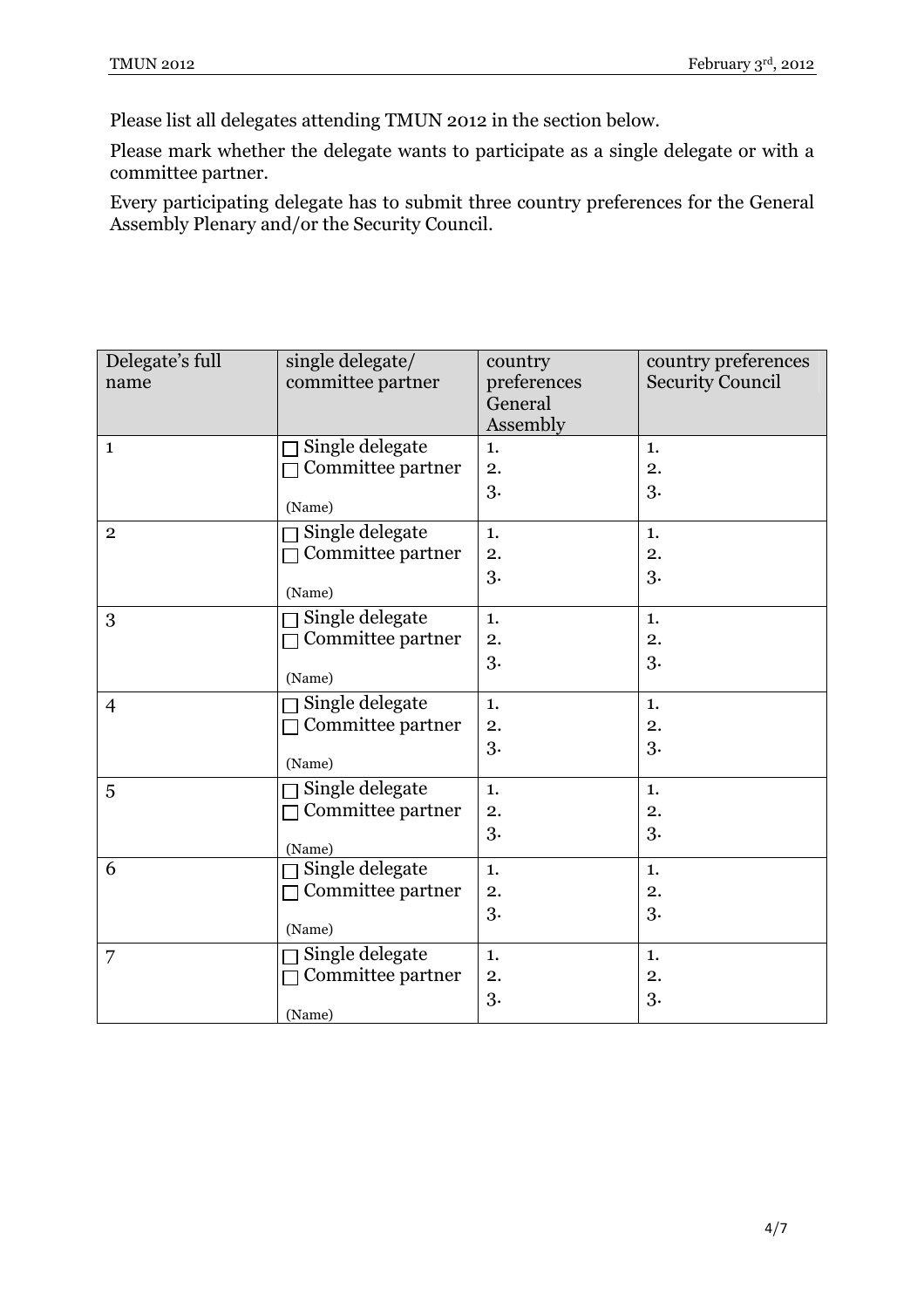| 8  | $\Box$ Single delegate | 1. | 1. |
|----|------------------------|----|----|
|    | $\Box$ Committee       | 2. | 2. |
|    | partner                | 3. | 3. |
|    |                        |    |    |
|    | (Name)                 |    |    |
| 9  | Single delegate        | 1. | 1. |
|    | $\Box$ Committee       | 2. | 2. |
|    | partner                | 3. | 3. |
|    |                        |    |    |
|    | (Name)                 |    |    |
| 10 | $\Box$ Single delegate | 1. | 1. |
|    | $\Box$ Committee       | 2. | 2. |
|    | partner                | 3. | 3. |
|    | (Name)                 |    |    |
| 11 | $\Box$ Single delegate | 1. | 1. |
|    | $\Box$ Committee       | 2. | 2. |
|    | partner                | 3. | 3. |
|    |                        |    |    |
|    | (Name)                 |    |    |
| 12 | Single delegate        | 1. | 1. |
|    | $\Box$ Committee       | 2. | 2. |
|    | partner                | 3. | 3. |
|    |                        |    |    |
|    | (Name)                 |    |    |
| 13 | $\Box$ Single delegate | 1. | 1. |
|    | $\Box$ Committee       | 2. | 2. |
|    | partner                | 3. | 3. |
|    |                        |    |    |
|    | (Name)                 |    |    |
| 14 | □ Single delegate      | 1. | 1. |
|    | $\Box$ Committee       | 2. | 2. |
|    | partner                | 3. | 3. |
|    | (Name)                 |    |    |
| 15 | $\Box$ Single delegate | 1. | 1. |
|    | $\Box$ Committee       | 2. | 2. |
|    | partner                | 3. | 3. |
|    |                        |    |    |
|    | (Name)                 |    |    |
| 16 | $\Box$ Single delegate | 1. | 1. |
|    | $\Box$ Committee       | 2. | 2. |
|    | partner                | 3. | 3. |
|    |                        |    |    |
|    | (Name)                 |    |    |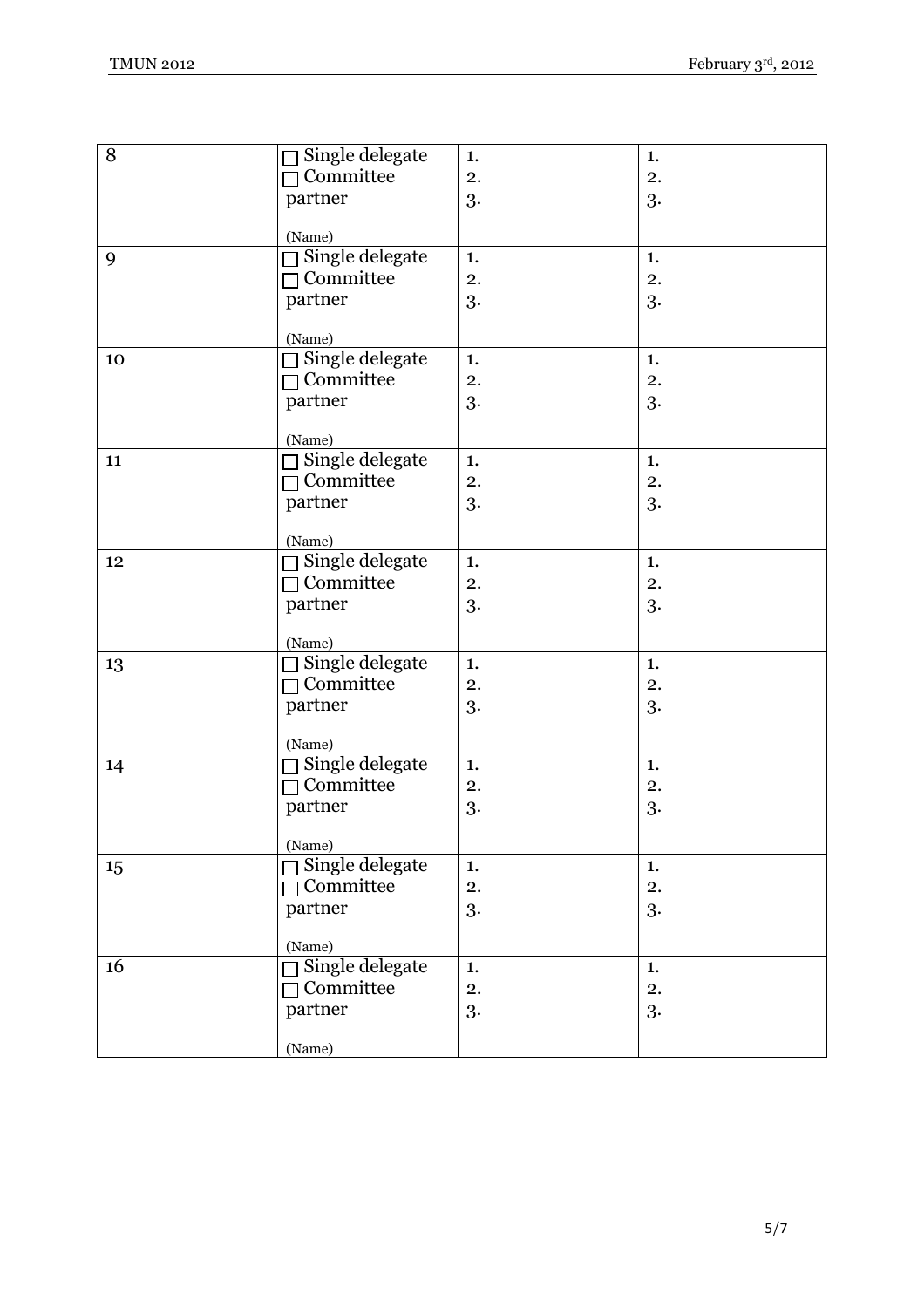| 17 | $\Box$ Single delegate           | 1.         | 1. |
|----|----------------------------------|------------|----|
|    | $\Box$ Committee                 | 2.         | 2. |
|    | partner                          | 3.         | 3. |
|    |                                  |            |    |
|    | (Name)                           |            |    |
| 18 | $\Box$ Single delegate           | 1.         | 1. |
|    | $\neg$ Committee                 | 2.         | 2. |
|    | partner                          | 3.         | 3. |
|    |                                  |            |    |
|    | (Name)<br>$\Box$ Single delegate |            |    |
| 19 |                                  | 1.         | 1. |
|    | $\Box$ Committee                 | 2.         | 2. |
|    | partner                          | 3.         | 3. |
|    | (Name)                           |            |    |
| 20 | $\Box$ Single delegate           | 1.         | 1. |
|    | $\sqsupset$ Committee            | 2.         | 2. |
|    | partner                          | 3.         | 3. |
|    |                                  | $\ddot{4}$ |    |
|    | (Name)                           | 5.         |    |
| 21 | $\Box$ Single delegate           | 1.         | 1. |
|    | $\Box$ Committee                 | 2.         | 2. |
|    | partner                          | 3.         | 3. |
|    |                                  |            |    |
|    | (Name)                           |            |    |
| 22 | Single delegate                  | 1.         | 1. |
|    | $\sqsupset$ Committee            | 2.         | 2. |
|    | partner                          | 3.         | 3. |
|    |                                  |            |    |
|    | (Name)                           |            |    |
| 23 | $\Box$ Single delegate           | 1.         | 1. |
|    | $\Box$ Committee                 | 2.         | 2. |
|    | partner                          | 3.         | 3. |
|    | (Name)                           |            |    |
| 24 | Single delegate                  | 1.         | 1. |
|    | $\Box$ Committee                 | 2.         | 2. |
|    | partner                          | 3.         | 3. |
|    |                                  |            |    |
|    | (Name)                           |            |    |
| 25 | $\Box$ Single delegate           | 1.         | 1. |
|    | $\neg$ Committee                 | 2.         | 2. |
|    | partner                          | 3.         | 3. |
|    |                                  |            |    |
|    | (Name)                           |            |    |